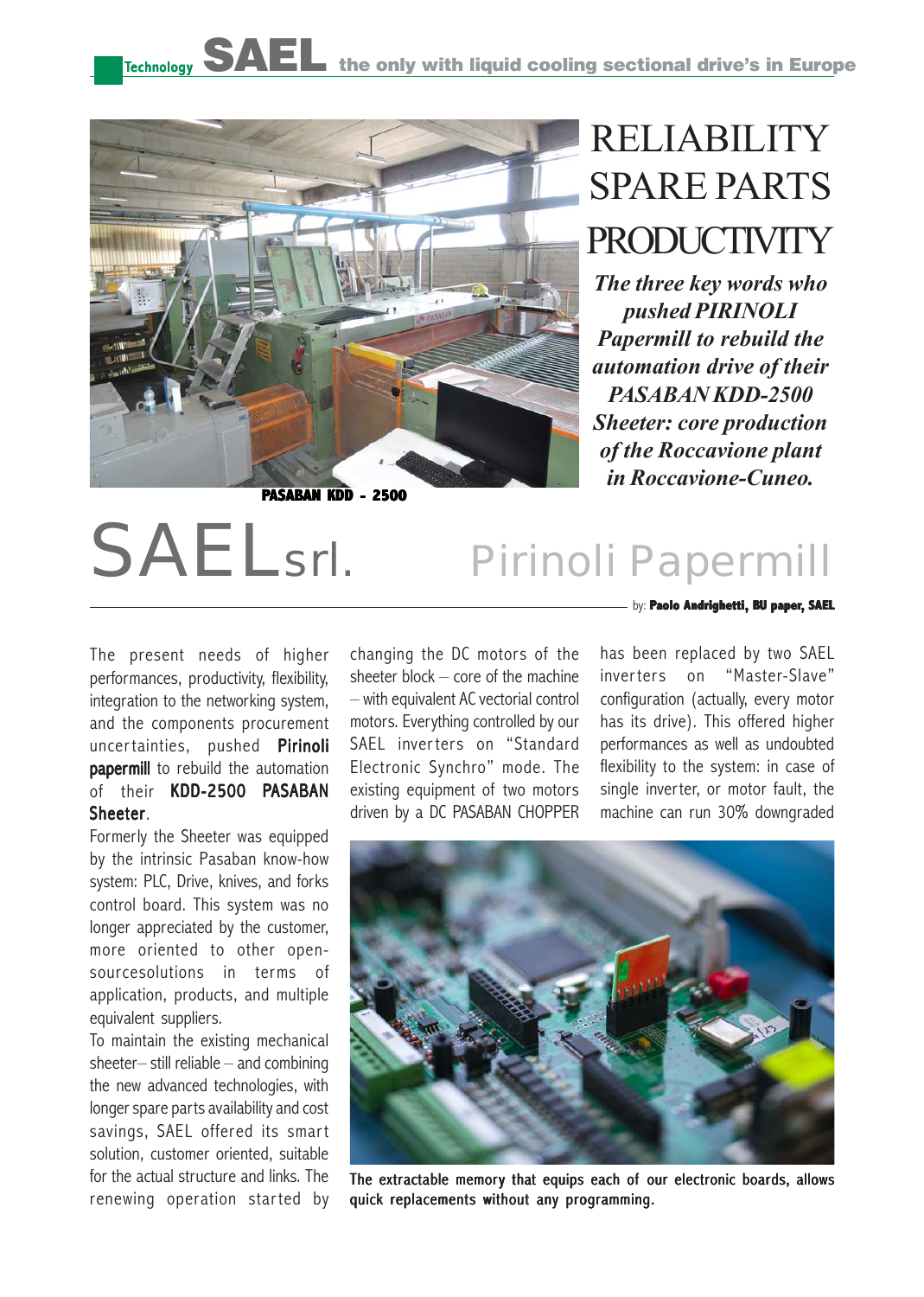vs. the maximum rate. The "ONE Platform Drive" architecture allowed the complete machine management, no longer using electrical equipments and board custom made for the application. Every single regulation, sequence, algorithm, counting, braking control is managed by the ONE DRIVES and the PLC.

The inverters, the sensors and the 1500 PLC Fail Safe, have integrated all the Safety functions, aligning the system to the regulation compliances.

## Regulations implemented:

- Pulling AC main motor, and machine regulation;
- Cutting AC motors with profile optimization upon the size;
- Belt for sheet extraction AC new motor;
- Overlaping blanket AC existing motor;
- Stack hydraulic moving;



**The new series of SAEL LONG LIFE inverters, created and studied for the paper mill.**

- Cut sizingsettings;
- Speed and alarms visualization;
- Existing Network interfacing;
- Paper Stack counting;
- Automatic Bobbins worked counting;
- Brake-Friction management of the slow blanket;
- Emptying band management;
- Synchronized sweep sheet control and management;
- Manual operator command;
- Joints or defects detection with scrapping length setup (before and after the scrap);



Electrical cabinets, automation, and sheeter control after the modification; electrical cabinets renewing with mirroring mounting execution (providing all the electrical connection as it was).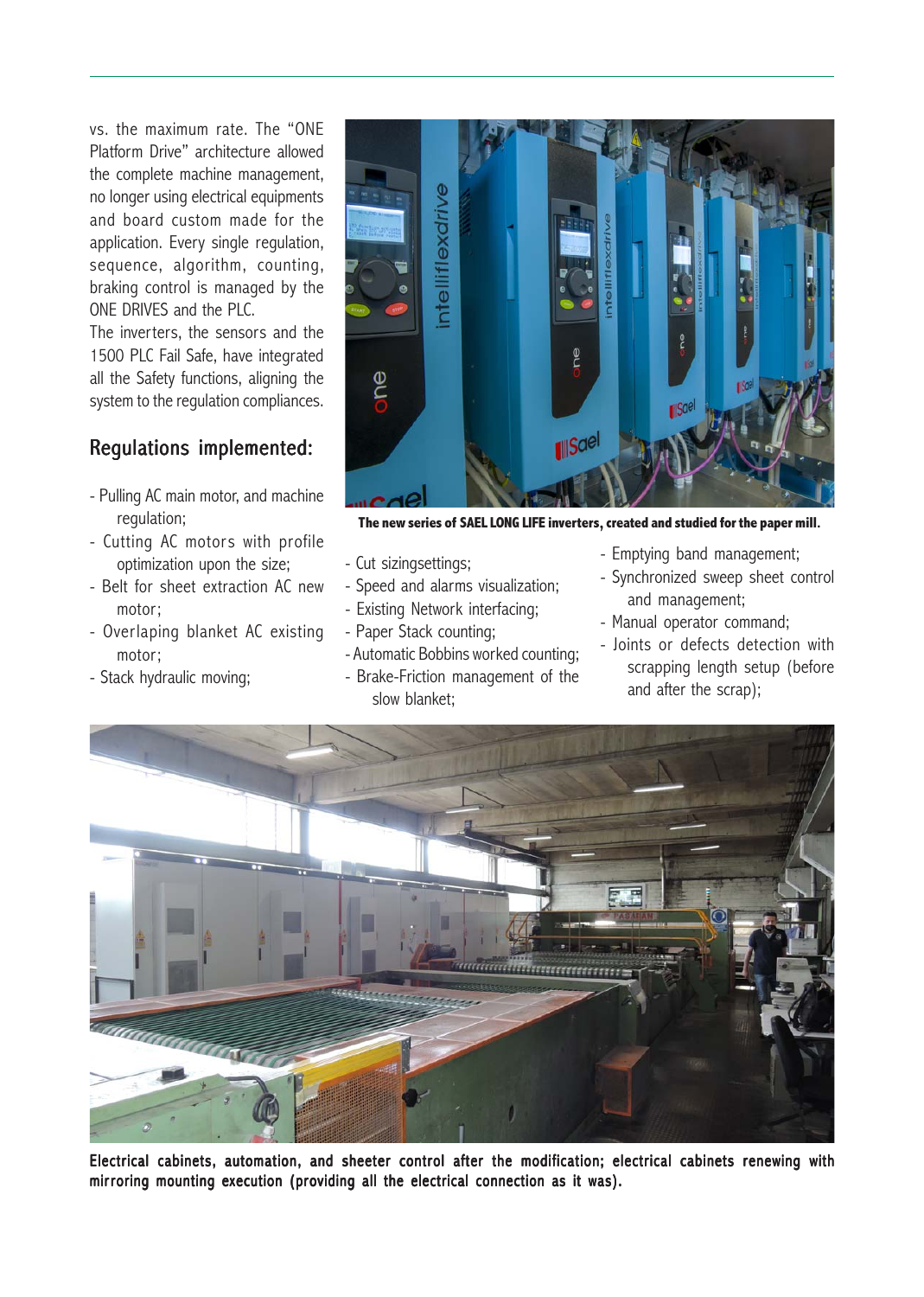

FINAL SECTION OF AUTOMATIC PALLETIZATION WITH AUTOMATIC FORK CHANGE

- Synchronization of the Existing AC motor for Overlaping cam, and automatic compensation functions based on different variables: size, speed, synchronization photocell, mechanical dead time;

- Changing stack sheet pre-selection

counting;

- Stack changing automatic sequences management at preset limit, with "Stand/NO-STOP" and "With/Without forks";
- Moving and blowingauxiliary management;
- Supervisor implemented into the operator panel with standard

protocol and 1500 S7 PLC integration;

- Rectifier, hydraulic and blowing pumps AC auxiliary motors management;
- Hydraulic and pneumatic valves;
- Automatic size changing for: Slitter, Layering vanes, Overlaping and Layboy carriage, Empty pallets positioning.





**e RIO boxes and desk on the machine have been recovered and reconverted with PLC S7 1500 - ET200SP**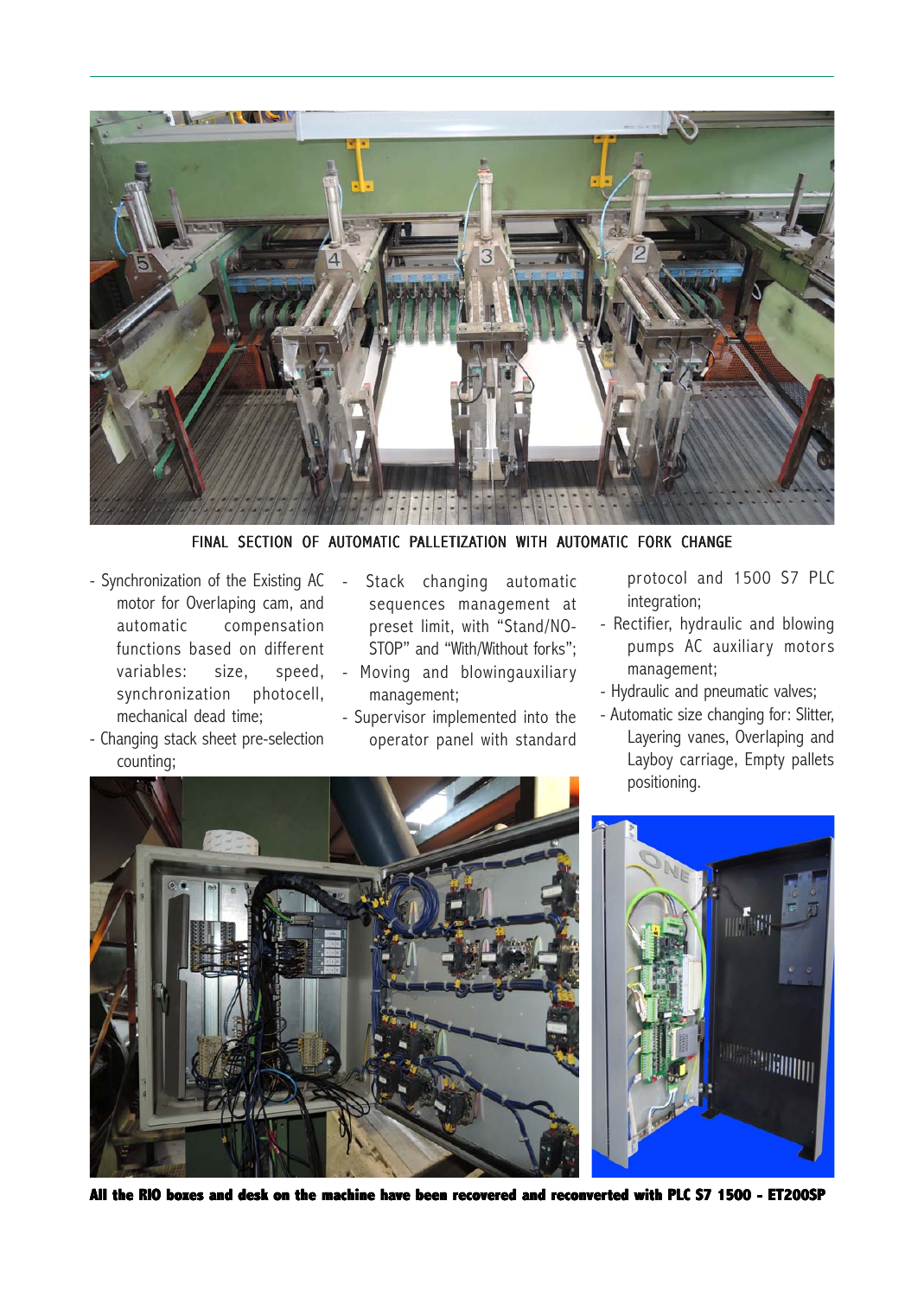

**The DC drives and the Pasaban cutting control system have been completely replaced by our commercial The DC drives control system been replaced our AC inverters and motor s motors, co-contr co-controlled by an S7 1500 File Saf y an S7 1500 File Safe PLC and Siemens C and Touch-Screen video keyboards. keyboards.**

Thanks to the new software and hardware solutions we increased the machine performances in terms of accuracy and scraps reduction (n.d.r. "never seen before" ... voice of operator).

Our system complies all the safety functions required, like the speed limitation based on the sizing, as much as the maximum blade turns control. Avoid mechanical injuries the maximum speed was limited to the values fixed by the manufacturer (300m/min). Same to the admitted sizes.

Before the stop, a careful investigation of any device, actuator or connection was made. During the engineering phase we paid attention onmaintain the same position of the links and clamps as it was.

Like every job, beside the machine rebuilding, we try to empower as much as we can all the single parts. A careful machine study allowed us to provide welcomed solutions. A special attention was paid to the safety implementations.

The new sophisticated sequences applied to the machine and the automatic pallet changing, allowed a dramatic scrap reduction, as much as a quality implementation within the easiest machine driving.

The nice human machine interface based on a touch-screen panel offers a quick and intuitive data exchange. Thanks to the several helpers, it is possible to set the production changing and the machine settings in few moments. The custom-made software prevents anomalies by the users

**VW WATER COOLED SERIES** with **Safety Torque Off** 



Gli inverters della serie "PLATFORM ONE DRIVE WATER", equipaggiati con ONE card (unica scheda per tutte le tipologie di azionamento DC-AC e REBORN) e condensatori a Film, garantiscono una vita infinita dell'inverter.